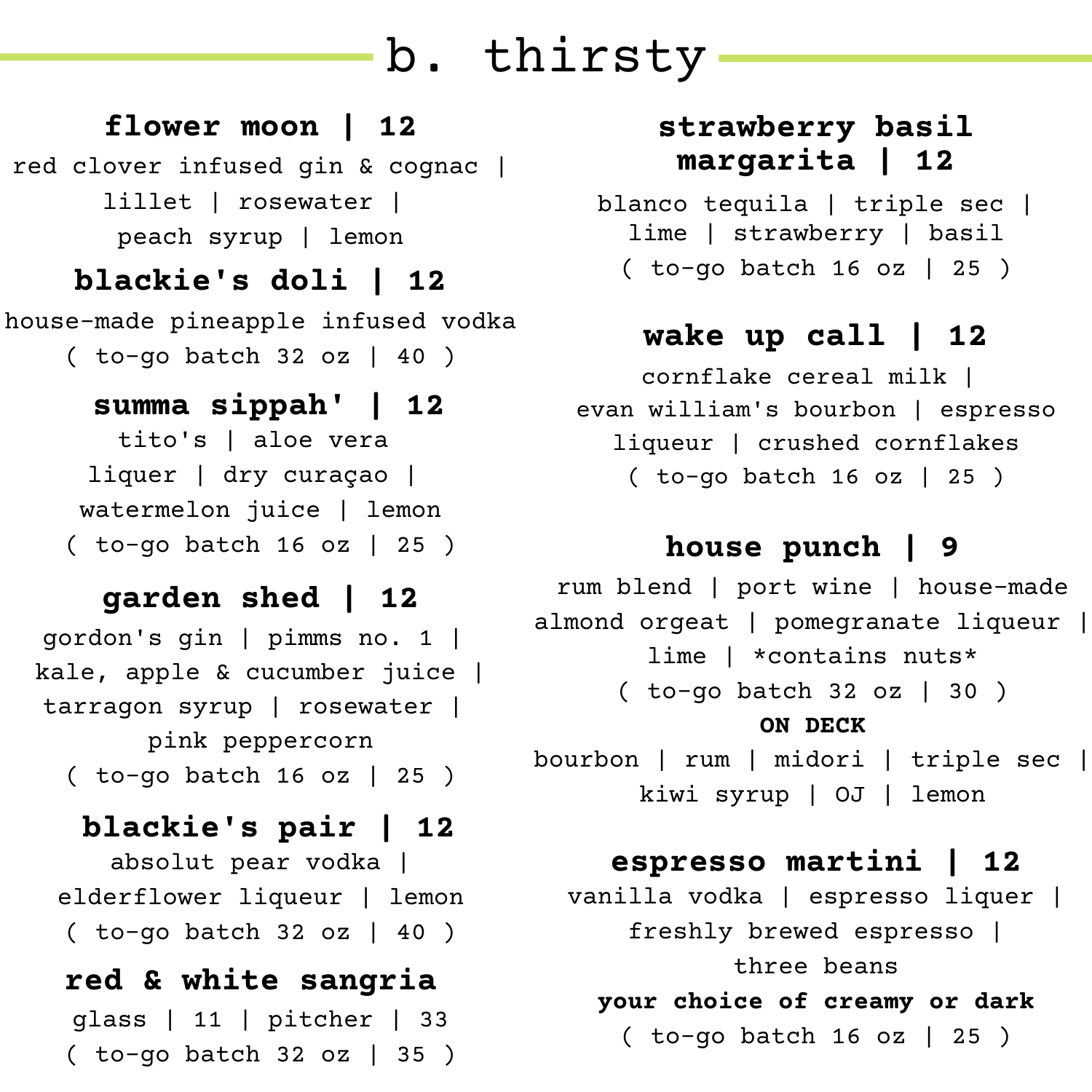# b. thirsty

# wine.

# red.

| altos malbec        |         | 8 24 |
|---------------------|---------|------|
| landmark pinot noir | 12   36 |      |
| lyeth cabernet      | 10   30 |      |

# white.

| blackie's house pinot grigio |           | 8 20 |
|------------------------------|-----------|------|
| seasun chardonnay            | $11$   33 |      |
| gooseneck sauvignon blanc    |           | 8 24 |

| sparkling wines.         |      |
|--------------------------|------|
| gooseneck sparkling rosè | 8 20 |
| gooseneck prosecco       | 8 20 |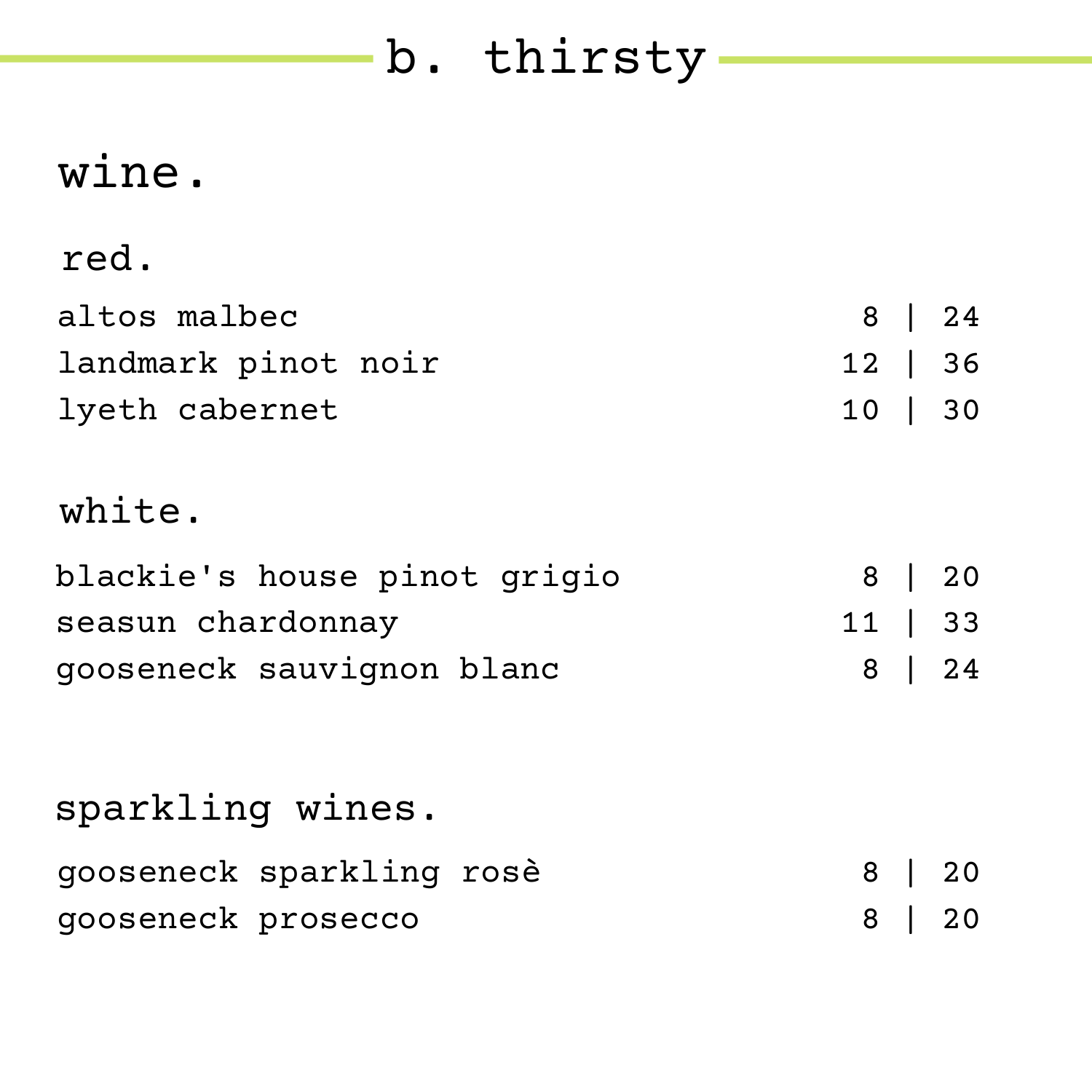# blackies brewskies

**sierra nevada hazy lil thing IPA | CA** 6.7% | 6.50 drafts. **blue moon belgian-style wheat | CO** 5.4% | 6.50 **narragansett American lager | RI** 5% | 5.00 **crispin rose cider | CA** 5% | 6.50 | gf **sam adams boston lager | MA** 4.7% | 6.50 **foolproof raincloud porter | RI** 5.5% | 6.00 **dogfish head super eight sour 5.3**% | 6.50 **foolproof backyahd IPA | RI** 6% | 6.00 **allagash white | ME** 5% | 7.00 **proclamation tendril IPA | RI** 7% | 7.50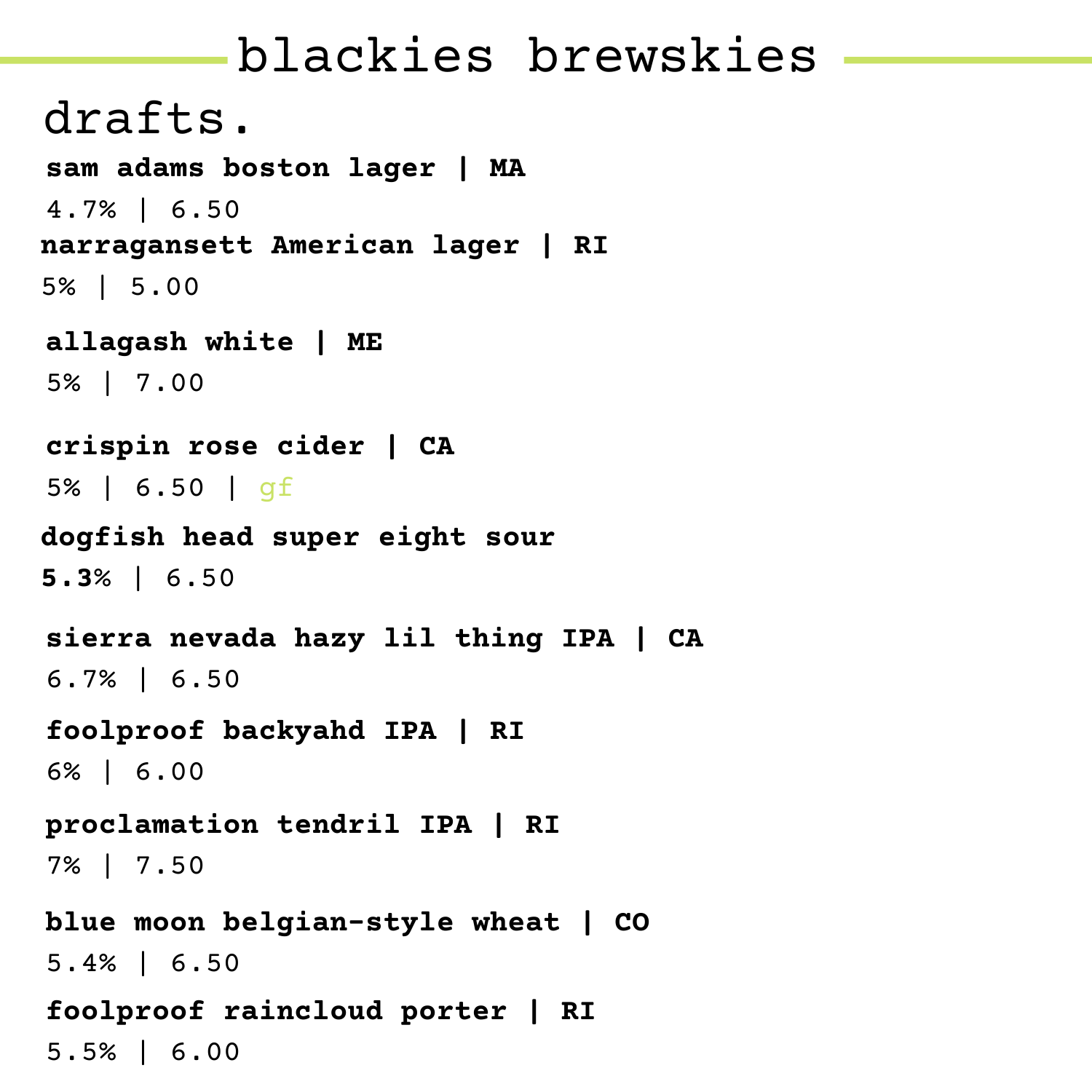# blackies brewskies

# bottles.

```
bud light | 4.50
budweiser | 4.50
miller lite | 4.50
coors lite | 4.50
proclamation derivative el dorado pale ale | 12
Maine beer co. peeper ale | 13
fat tire belgian ale | 6.50
allagash curieux | 9
sixpoint "the crisp" pilsner | 6.50
blue moon citrus sky wheat | 6.50
proclamation crazy space world IPA | 12
founders "all day" IPA| 6.50
castle island " candlepin" IPA | 7
lagunitas IPA | 6.50
tecate lager | 4.50
guinness | 7
duclaw "sweet baby jesus" porter | 7
breckenridge vanilla porter | 7
anxo cidre blanc | 8
wild leaf black tea | 6.50
left hand "wheels go round" gose | 7
bravazzi orange soda | 6.50
angry orchard cider | 6.50
heinken "00" | 4.50 (n/a)
```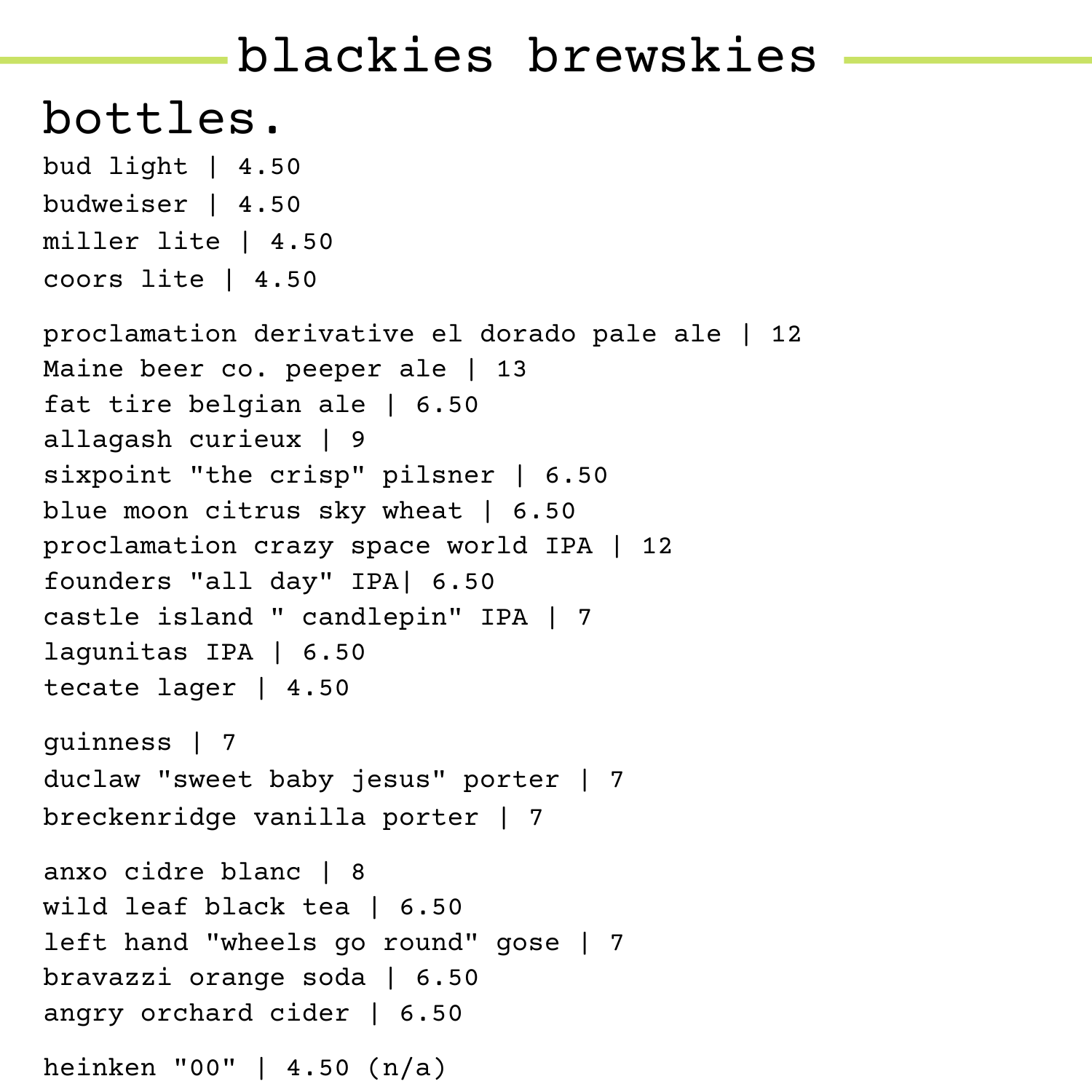# weekend features thurs | fri | sat | sun

#### **chef's call pizza**

**C**alabrian chili cream | small bites of garlicky broccoli | chopped, crisp applewood bacon | creamy buttermilk ranch | 17 |  $qf +3$ 

### **snacks.**

#### **chili cheese dog tater chip nachos**

char grilled & chopped all beef hotdog | simple & classic no bean chili | gooey, sharp white cheddar cheese sauce | finely chopped Vidalia onion | celery salt sprinkle | 13 | gf

## **the main event.**

#### **salmon burger.**

buttery brioche | fresh and lightly seared salmon patty | garlic lemon mayo | buttery avocado | shredded lettuce | vine-ripened tomato | crispy bacon | 17 |  $qf +3$ 

#### **mojo chicken**

marinated & grilled Bell & Evans chicken thighs | bacon fat cheddar rice | smoky salsa verde | guacamole | pickled red onion | picked fresh cilantro | 19 | gf

### **sweet treats.**

**pb&j ice cream sammies** peanut butter cookies | strawberry jam | vanilla ice cream  $5 \mid af + 2$ 

#### **blueberry cheesecake**

fluffy blueberry cheesecake | buttery, waffle cone crust | lemon whipped cream  $\vert 9 \vert qf +2$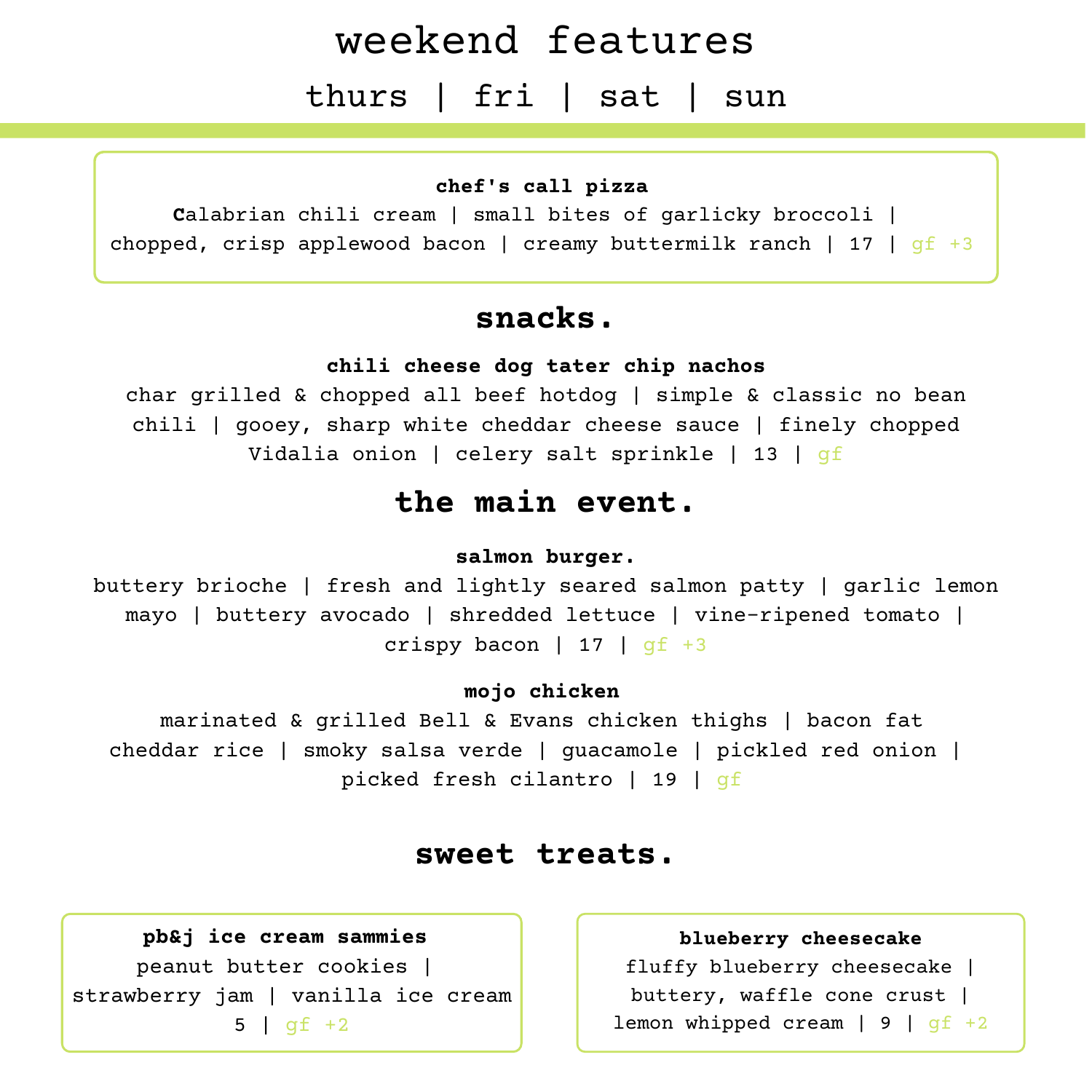### **snacks.**

**cheeseburger rangoons** - ground beef | chopped fries | ketchup | mustard | pickles | tomato | lettuce | Yancey's Fancy dill pickle cheddar | crispy wonton pouch | special sauce | 11

**tenders** - tender chunks dredged in our special spice blend celery & carrot sticks | appropriate dipping sauce | 12 |  $gf + 1$ (hot, mild, root beer hoisen (not GF) classic bbq or honey mustard) keto style tendys - naked fried chicken chunks tossed in our own hot

sauce with ranch or blue | 12

**buffalo chicken dip** - shredded chicken breast | buffalo cream cheese | ranch | sharp Vermont cheddar | hand-cut potato chips, tortilla chips or  $\frac{1}{2}$  &  $\frac{1}{2}$  | 12 | qf keto w/veggies +2

**extra cheesy deluxe nachos -** lots of sharp white cheddar cheese sauce | pickled jalapeños | guac | smoked salsa verde | sour cream | shredded lettuce | tomato | sliced black olives | 16 | gf \*add 4oz of extra gooey cheese +2

**Rhody style calamari -** lightly fried with banana pepper rings | lemony, white wine butter | Sardinian plum tomato sauce on the side for dippin' | 12 |  $gf +1$ 

## **pizza... for everyone.**

**margherita pizza** - crushed Sardinian tomato | cold pressed Sicilian olive oil | alforno & fresh mozzarella | basil | 13 gf +3 | v + 4 | gfv +7 | keto 19 | paleo 19

**pepperoni pizza** - pizza sauce | brick & fresh mozzarella | cup & char pepperoni | dried, Sicilian oregano | pecorino romano | 15 gf + 3 | dairy free +4 | gf/dairyfree +7 | keto 21 | paleo 21

**calabrian cauliflower bianca** - brined, thinly shaved cauliflower | roasted garlic spread | blended bubbly cheese| charred onion | pecorino | Calabrian chili oil | pickled red onion | 14  $qf +3$  |  $v + 4$  |  $qf v +7$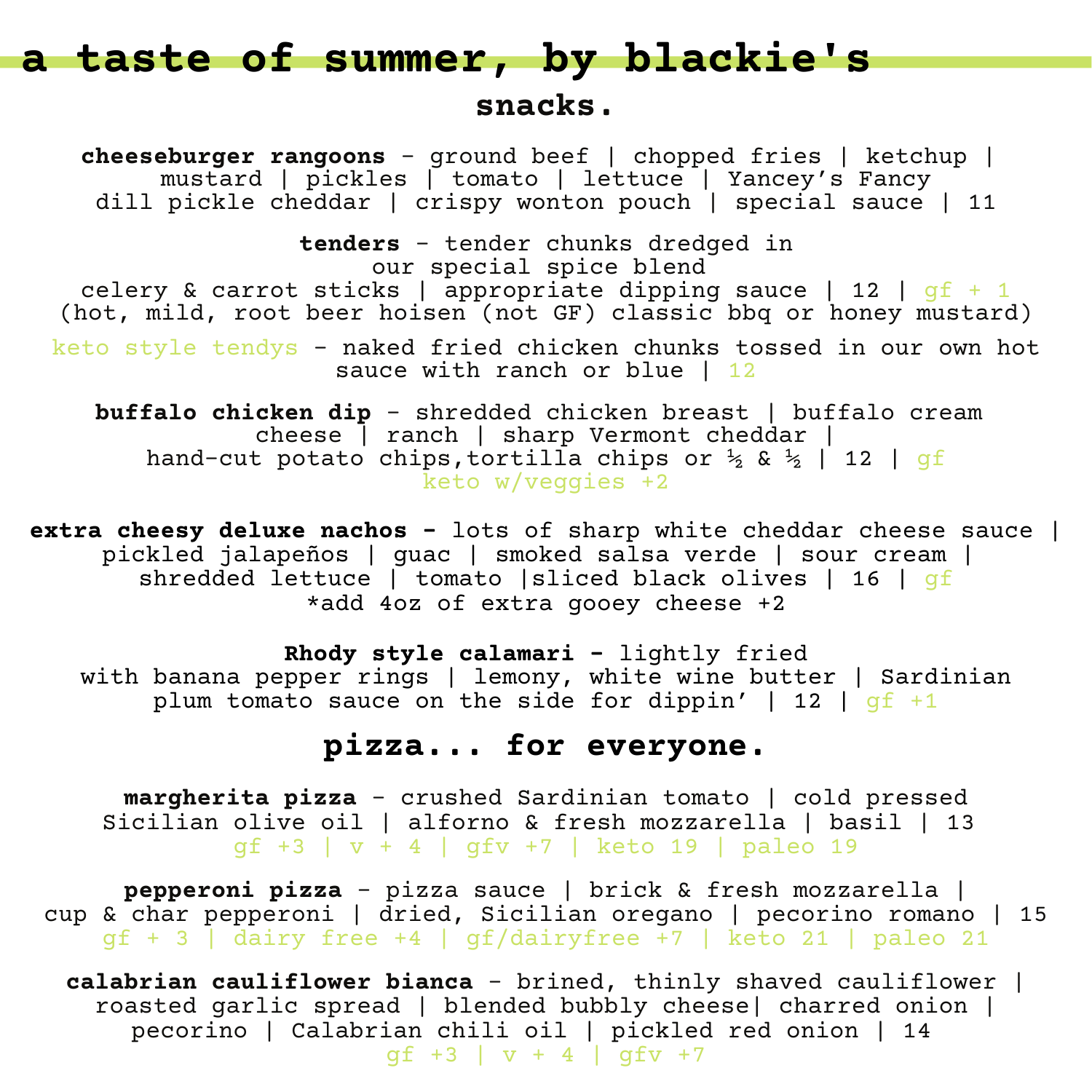### **you want it, you got it.**

**diner burger** - buttery bun | special sauce | lettuce | tomato | red onion | American cheese | 14 | gf +3 \*jackfruit available upon reguest\*

keto style diner - shredded romaine | 1,000 | white cheddar | red onion | tomato| chopped squished griddled burger patty | melty cheese | 16

**dirty gurdy** - everyone's favorite of all time | ciabatta | thin, crispy panko crusted chicken breast cutlet | thick cut bacon | melted Yancey's Fancy buffalo wing cheddar | pickled red onion |  $fried$  jala $\acute{\text{p}}$ enos | bacon $\check{\text{f}}$ at mayo | 16 | g $f$  +3

keto style gurdy - shredded iceberg | chicharrone crusted chicken breast cutlet | Yancey's Fancy buffalo wing cheddar | bacon | pickled red onion & jalapeno | bacon fat mayo  $\&$  extra bacon fat mayo  $\int 18$ 

**turkey pub** - brown sugar maple mayo | crisp bacon | iceberg | tomato | red onion | avocado | sharp, white cheddar cheese | house brined, smoked & sliced fresh turkey breast | 16 | gf +3

**celie's tacos** - bacon fat crisped carnitas | guac | sharp white cheddar | pickled red onion | smoky salsa verde | chicharrone dust | lime | cilantro | chips n' smoky salsa verde | flour tortilla | 16 | upgrade to scratch made corn tortillas  $+1$  (gf)

**my name is reuben** - marble rye | Swiss | extra lean corned beef,chopped & not sliced (believe us, that matters!) | sauerkraut | 1,000 | 16 |  $qf +3$ 

keto style reuben - no bread, in a bowl with a side of shredded cabbage, shaved cauliflower & heirloom carrot salad | 1,000 | finished with green onion | 16

**Tuscan turkey burger** - scratch-made, super moist, all white meat turkey burger | melted provolone | red wine vinaigrette dressed baby spinach | sliced tomato | red onion | garlic lemon mayo | crunchy, roasted garlic oiled and toasted ciabatta bread | 17 |  $\mathsf{gf}$  +3

**cauliflower ranchero "burrito"** - cheddar cheese & taco spiced cauliflower "rice" | black beans |salsa verde | guac | shredded iceberg | pickled cabbage & jalapeno | side cilantro lime crema | warm flour tortilla | 13 vegan w/o crema sub vegan cheddar | +4

> our burgers and sandwiches come with our house-made chips. or you can **upgrade** to something **b. sides chips...** old school chopped slaw | +1 sweet potato fries | +3 hand-cut fries | +3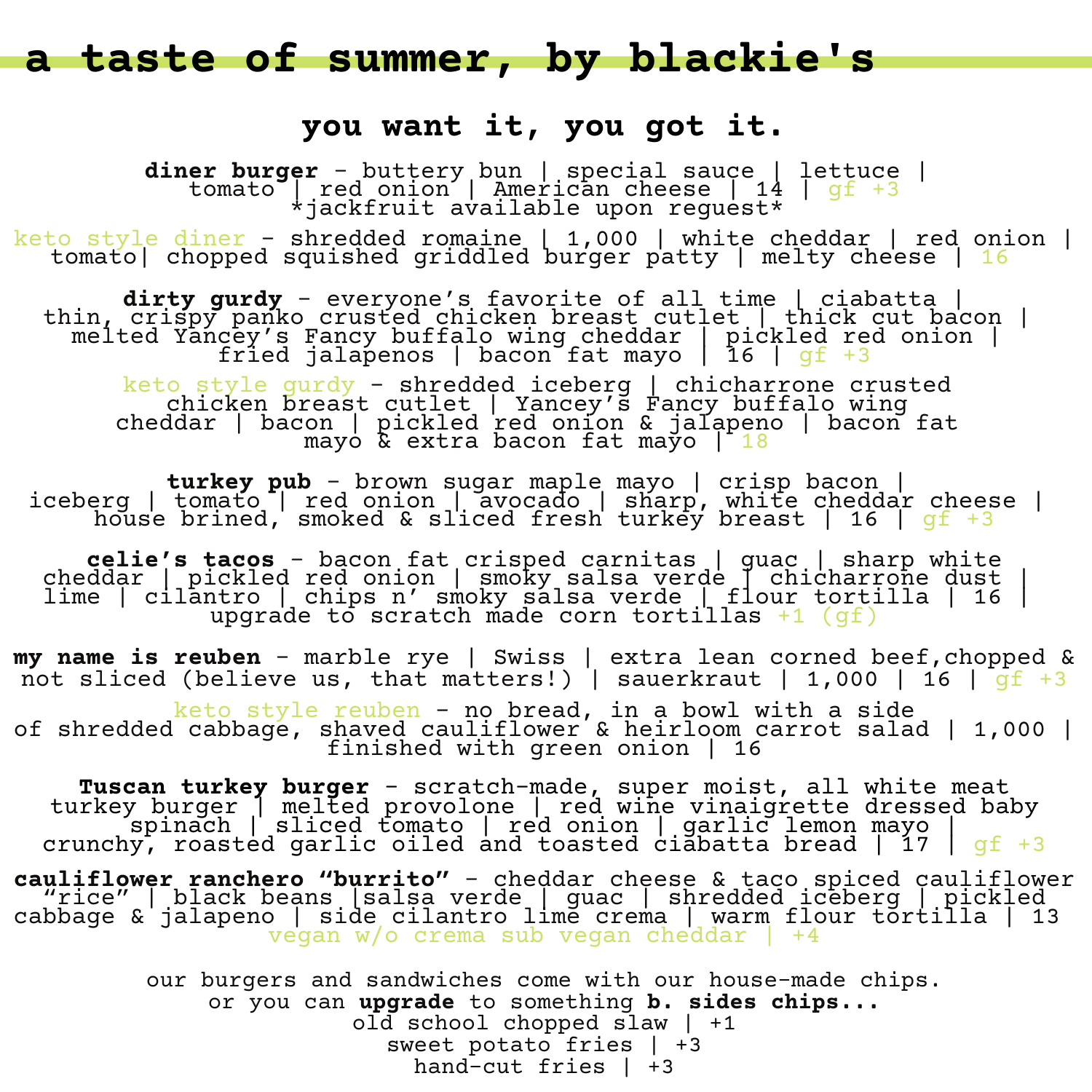### **you want it, you got it, continued...**

**mediterranean salmon salad -** chopped romaine | red wine vinaigrette | crumbled feta | kalamata olive, red onion & baby tomato relish | seared, spiced salmon | English cucumber tzatziki | 20 | gf

**clean machine** - green kale | roasted lemon vinaigrette | cucumber | quinoa | avocado | roasted, whole almonds | apple | strawberries | pomegranate arils | red onion full | 16 | half | 8 | gf | paleo | vegan

**bbq chopped chicken salad** - crisp romaine | roasted pineapple dressing | grilled, chopped bbq chicken breast | corn "off the cob" | black beans | sharp white cheddar | avocado | red onion | ripe tomato | finished with a pinch of sweet fries | full only | 16 | gf

**carnitas bowl** - 48 hour marinated pork shoulder, roasted until fall apart status | white rice | veggie slaw in a lime & olive oil dressing | sharp cheddar | guac | cilantro | pickled red onion | lime | 17 |  $g\bar{f}$ paleo with quinoa & dairy free cheddar +2 keto with extra cheese & no rice

**fish n chips** - cracker-meal dusted haddock | hand-cut fries | classic, sweet chopped coleslaw | traditional or buffalo tartar | 16 |  $gf +1$ ... OR  $\frac{1}{2}$  shrimp &  $\frac{1}{2}$  fish | +1

**shrimp scampi** - crisp white wine | garlic &lemon | whole butter | hint of pecorino | tomato | fresh herbs | served over linguini | 18 gf/keto with zucchini noodles +2

**kinda" nym chow style" noods** - aromatic veggies| ginger, garlic & green onion | edamame| cabbage | snow peas | basil, mint, lime | light vinegary dressing | crushed peanuts | house kimchi | spicy chili oiled rice noodles | 14 | gf | vegetarian

**black garlic brined sirloin tender** - grilled sirloin (less or more) | sticky rootbeer hoisin glaze | hand-cut fries | horsey crema | today's veggie | 23 | gf w/o glaze make it surf n turf with three grilled marinated shrimp +6 keto & paleo w/o glaze sub double veg + side bacon fat mayo for dippin' | 25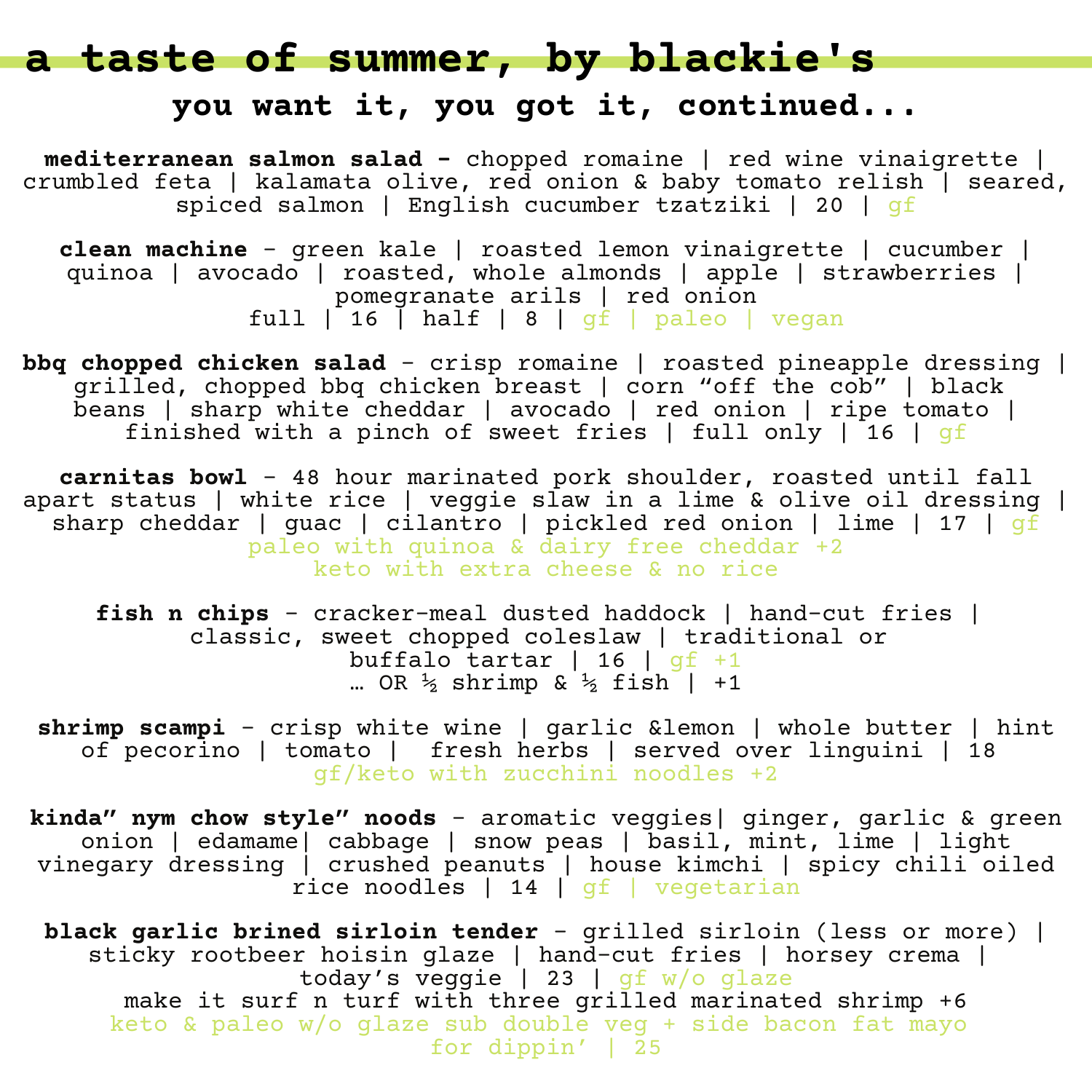**b. your own person**

**choose one protein and two sides ... or just have a side**

### **proteins**

crispy pork carnitas | 18 jackfruit carnitas | 16 | v grilled shrimp | 20 marinated sirloin steak tenderloin | 24 salt & pepper brined chicken | 15 freshly ground beef burger patty | 15 grilled salmon | 20

skip the protein and get three sides | 15

### **veggies & (healthy) carbs**

watermelon spinkled with sea salt  $\vert 5 \vert$  v quinoa pilaf | 5 | v zoodles | 5 | v veg of the day | 5 plain white rice with EVOO  $(V)$  or butter | 3 | side clean machine salad  $| 8 | v$ squished quac and cukes  $\vert 5 \vert v \vert$ carnitas salad | 5 keto carnitas salad | 5 sliced ripe avocado | 5 |  $\overline{v}$ heirloom tomato slices with herby oil  $| 5 | v$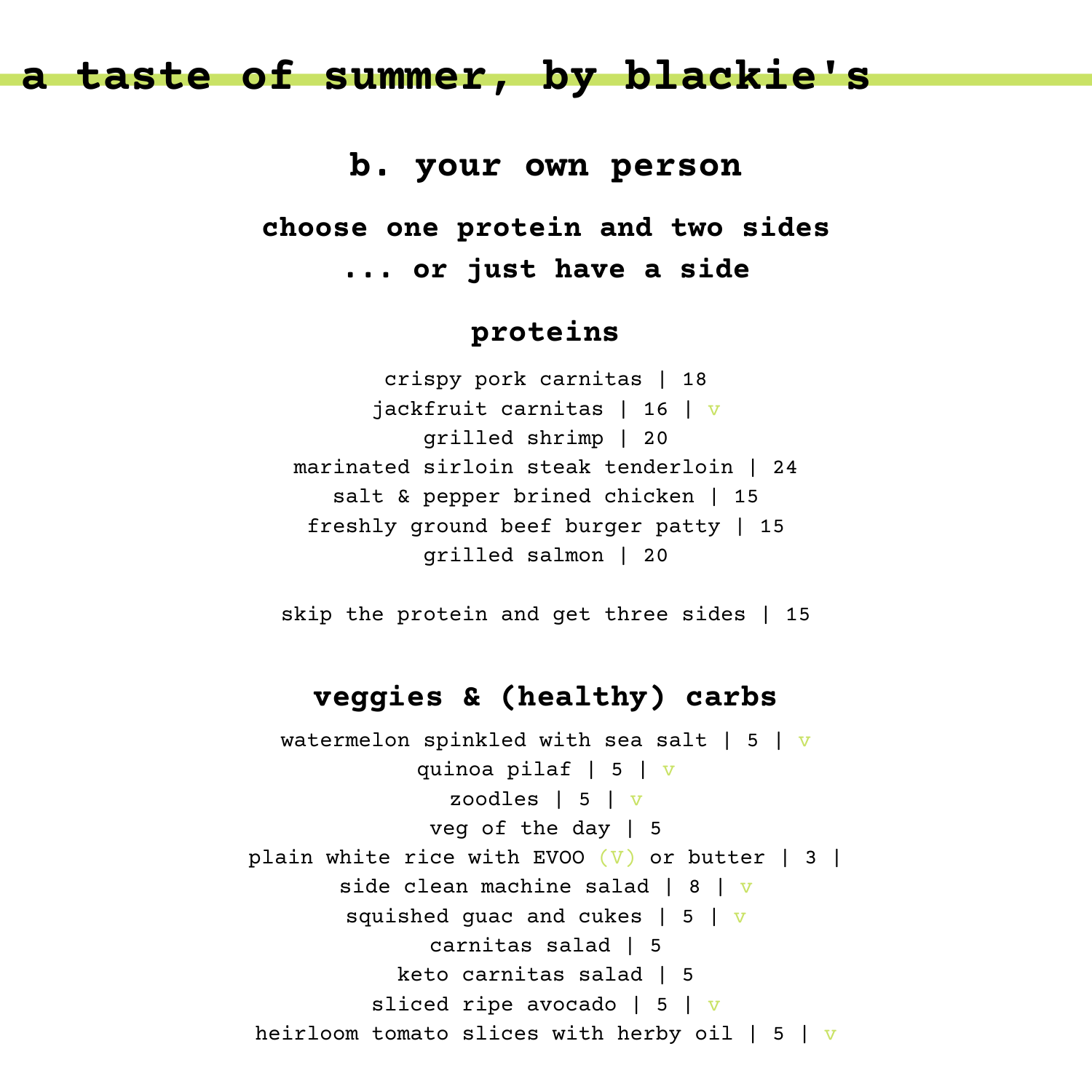## **sides & stuff.**

```
hand-cut fries | 5 | qf | vsweet potato fries | 6 | gf | v
our old school, sweet, chopped coleslaw | 2 | gf
 simply grilled salt and pepper chicken | 5 | qfside carnitas | 8 | gf
          side grilled shrimp | 9 | gf
            side white rice | 3 | qf
         side quinoa pilaf | 5 | qf | v
          side today's veggie | 5 | gf
      side jackfruit carnitas | 6 | qf | v
       side freshly fried tortilla chips
      + our smoky salsa verde | 3 | gf | v
```
#### **sweet treats.**

**carrot cake ice cream sandwich** - our ooey, gooey & buttermilk glazed super moist cake | whipped cream cheese frosting | vanilla bean ice cream | creamy carrot coulis | fresh whipped cream | candied carrots | 9 | gf

**paleo cookie** - extra dark chocolate | coconut sugar | olive oil | eggs | finely ground almond flour | 9 |  $qf$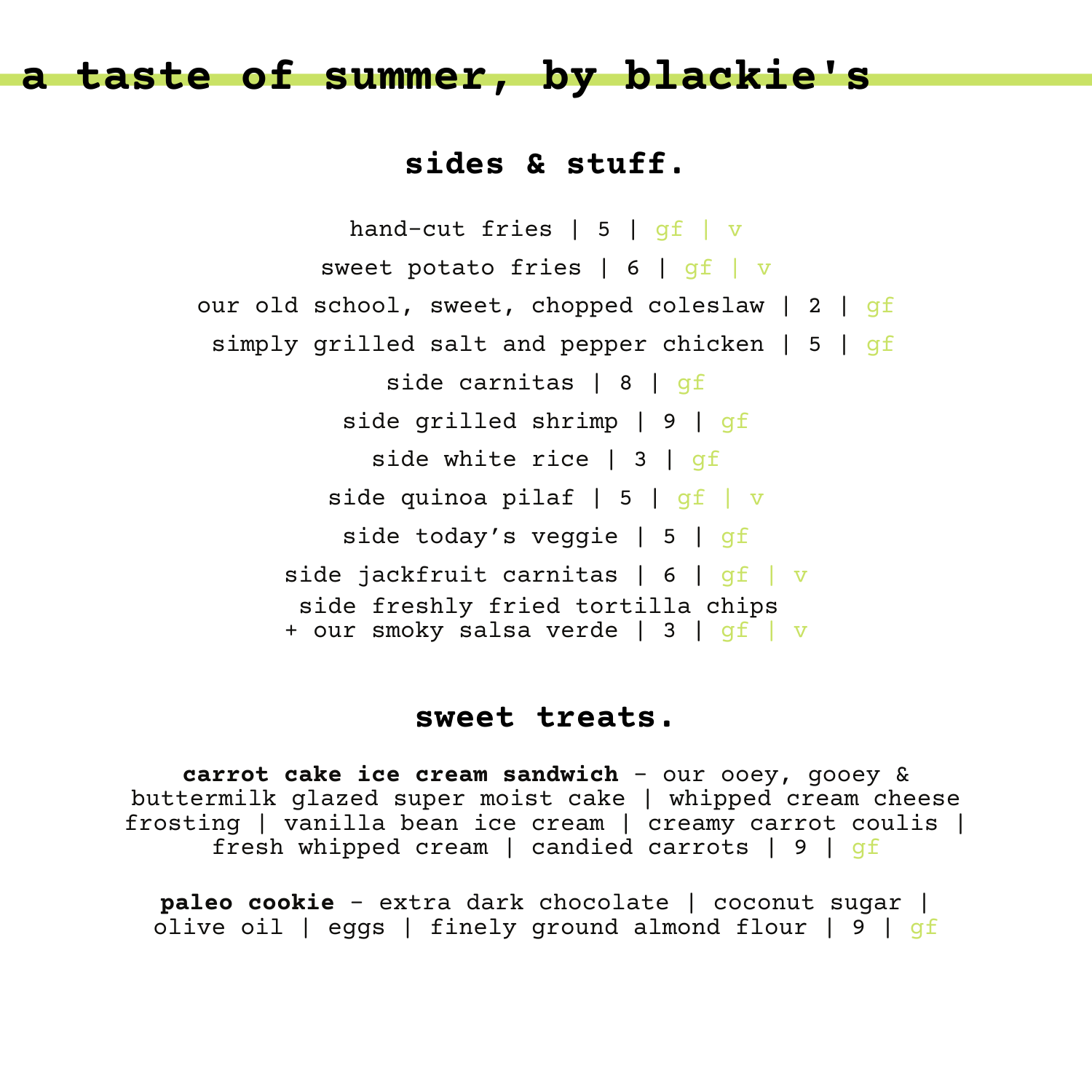## **for the kiddos.**

**mini burger sliders and chips**  with or without cheese, on buttery brioche buns  $|9|$  qf +2

**good ol' chicken tendys and chips -**

your choice of dippin' (or not) plain | honey mustard | bbq | ranch | 8 |  $qf +1$ 

**mini fish n' chips -**

one piece of fish | fries | tartar | 8 | gf

**chicken and veggie noodles -**

chopped chicken | celery | carrot | onion | rice noodles | simple sticky sauce | 8 | qf

#### **winner winner chicky dinner -**

chopped chicken breast | white rice | veggies | rootbeer hoisin to dip | 9 | gf without suace

> **mini milkshake**  vanilla or chocolate | 4 | gf